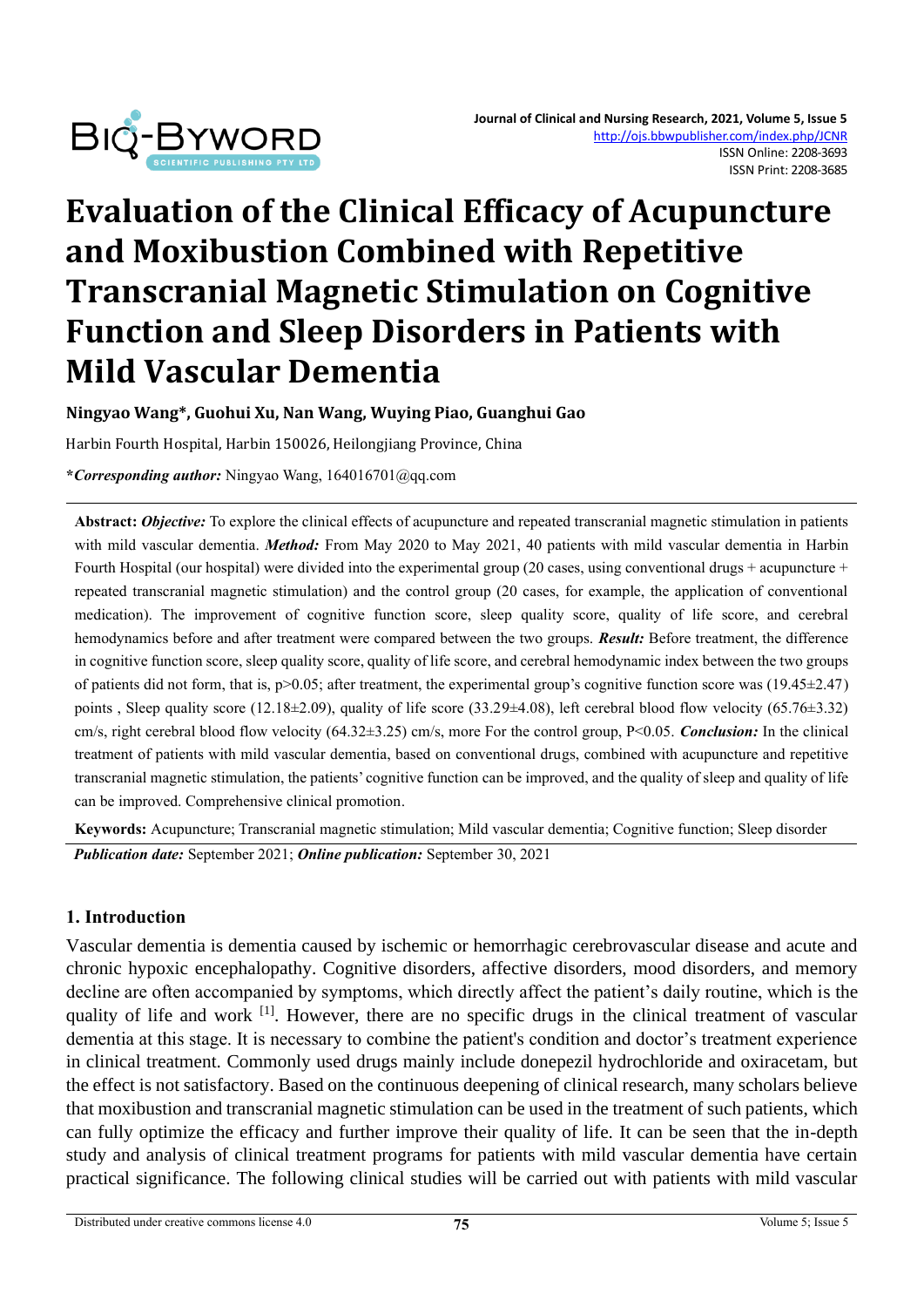dementia as the main research objects.

## **2. Materials and methods**

# **2.1. Basic information**

The subject randomly selected 40 patients with mild vascular dementia who were treated in our hospital from May 2020 to May 2021 for statistical comparison. The two groups were divided into two groups according to the admission serial number. There were 20 cases in the control group, 11 males and 9 females. For example, the upper and lower age limits are 55 and 77 years old, the median age is (61.25±6.24) years old, and the course of disease is from 4 to 12 months with average course of  $(7.05\pm2.54)$  months. The experimental group has 20 cases, 10 males and 10 females, the upper and lower limits are 52 years old, 79 years old, and the median age (61.22±6.26) years old with the course of disease from 3 to 12 months and average course of  $(7.02\pm2.51)$  months. The statistics of the two groups of patients showed p $>0.05$ , and the comparability was significant.

# **2.2. Method**

The control group was treated with conventional drugs, taking Oxiracetam twice a day (National Medicine Standard: H20203177 Approval Date: 2020-04-23 Manufacturer: North China Pharmaceutical Co., Ltd. English Name: Oxiracetam Tablets), each dose was 0.8 grams [2]. The experimental group was treated with conventional drugs + acupuncture + repeated transcranial magnetic stimulation. The usage and dosage of oxiracetam were the same as those in the control group, combined with acupuncture and transcranial magnetic stimulation. Acupuncture and moxibustion need to determine the specific acupoints, which generally consist of Shenting, Dazhui, and Baihui. If patients with liver and kidney deficiency, Ganshu and Shenshu points should be added; if patients with Qi deficiency, Qihai points should be added. If patients with phlegm obstructing the orifice, Zhongwan and Fenglong points should be added. Place the aconite cake with a thickness of 4-6 mm at Baihui point. After igniting the Qing moxa, press moxibustion on the aconite until the skin at the acupoints is flushed and hot to lift up the moxa, and then press the moxibustion again and repeat the procedure. It takes 20 minutes. For Shenting and Dazhui points, only Qing Moxa lighting and moxibustion should be used, each time is 20 minutes  $[3]$ . For other points, fili-needle acupuncture should be used. The technique is mainly for flattening, replenishing, relieving, moxibustion once a day, six times a week, 4 weeks as a course of treatment, treatment time is 12 weeks, and it takes between two courses of treatment. One week apart. During transcranial magnetic stimulation treatment, the patient is required to be in a sitting position. The coil diameter of the magnetic stimulator is set to 12 cm, the peak stimulation intensity is 1.2T, the pulse duration is 100 seconds, and the frequency is 20 Hz. At the same time, the maximum stimulus intensity of the frontal lobe is set to 0.72T, and the number of stimuli per time is 30 times (a sequence). One sequence of treatments per day is sufficient. One treatment course is seven days, four consecutive treatment courses, and the interval between each treatment course is Three days.

# **2.3. Evaluation index**

The experimental group and the control group were evaluated for cognitive function scores, sleep quality scores, quality of life scores, and cerebral hemodynamic indicators before and after treatment. Among them, refer to the Simple State Examination Scale (MMSE) to evaluate the patient's cognitive function, with a full score of 30 points. The higher the score, the higher the cognitive function; the reference to the Pittsburgh Sleep Quality Index (PSQI) to evaluate the patient's sleep quality, the higher the score Low means that the patient's sleep disturbances are less and the quality is higher; referring to the ADL, the indicators mainly include personal hygiene, eating actions, more action and excretion actions, etc. The number of items is 20,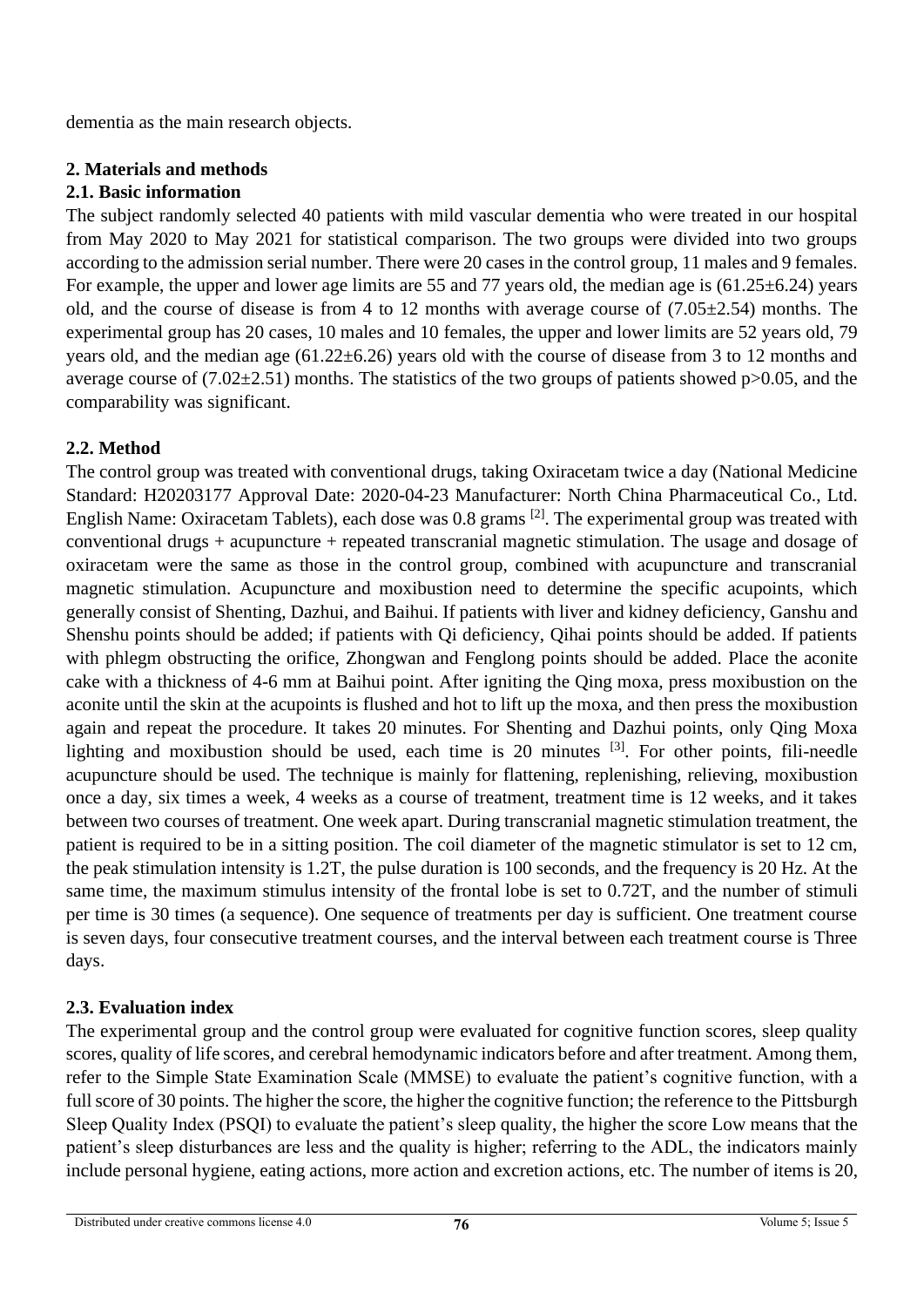if the patient can be autonomous 1 point for completion, 2 points for self-completed but longer time required, 3 points for completion with help from others, 4 points for difficult completion. The higher the score, the worse the patient's ability to live and the lower the quality of life <sup>[4]</sup>. The two groups received magnetic resonance examination and cerebral hemodynamic indexes before and after treatment.

## **2.4.Statistical analysis**

The study used SPSS 17.0 software for data statistics, and the count data was expressed as %. The comparison between groups was performed by  $X^2$  test. P<0.05 indicated that the difference was clinically statistically significant.

# **3. Results**

# **3.1. Study the cognitive function scores of both groups before and after treatment**

The indexes of the experimental group were compared with those of the control group, P<0.05. (**Table 1.**)

**Table 1.** Comparison of cognitive function scores before and after treatment in the experimental group and the control group ( $\overline{x} \pm s$ )

|               | n  | <b>Cognitive function score</b> |                        |  |
|---------------|----|---------------------------------|------------------------|--|
| Group         |    | <b>Before treatment</b>         | <b>After treatment</b> |  |
| Test group    | 20 | $14.23 \pm 1.88$                | $19.45 \pm 2.47$       |  |
| Control group | 20 | $14.21 \pm 1.84$                | $16.52 \pm 2.64$       |  |
| t value       |    | 0.0340                          | 3.6244                 |  |
| P value       |    | 0.9731                          | 0.0008                 |  |

#### **3.2. Comparison of sleep quality scores between the experimental group and the control group before and after treatment**

After treatment, the data between the groups were compared, P<0.05. (**Table 2.**)

**Table 2.** Analysis of sleep quality scores before and after treatment in the two groups ( $\bar{x} \pm s$ )

|               | n  | <b>Sleep quality score</b> |                        |  |
|---------------|----|----------------------------|------------------------|--|
| Group         |    | <b>Before treatment</b>    | <b>After treatment</b> |  |
| Test group    | 20 | $17.78 \pm 2.43$           | $12.18 \pm 2.09$       |  |
| Control group | 20 | $17.74 \pm 2.46$           | $15.59 \pm 2.65$       |  |
| t value       |    | 0.0517                     | 4.5185                 |  |
| P value       |    | 0.9590                     | 0.0001                 |  |

#### **3.3. The quality of life scores of the two groups of patients before and after treatment**

After treatment, the score of the experimental group was better than that of the control group, P<0.05. (**Table 3.**)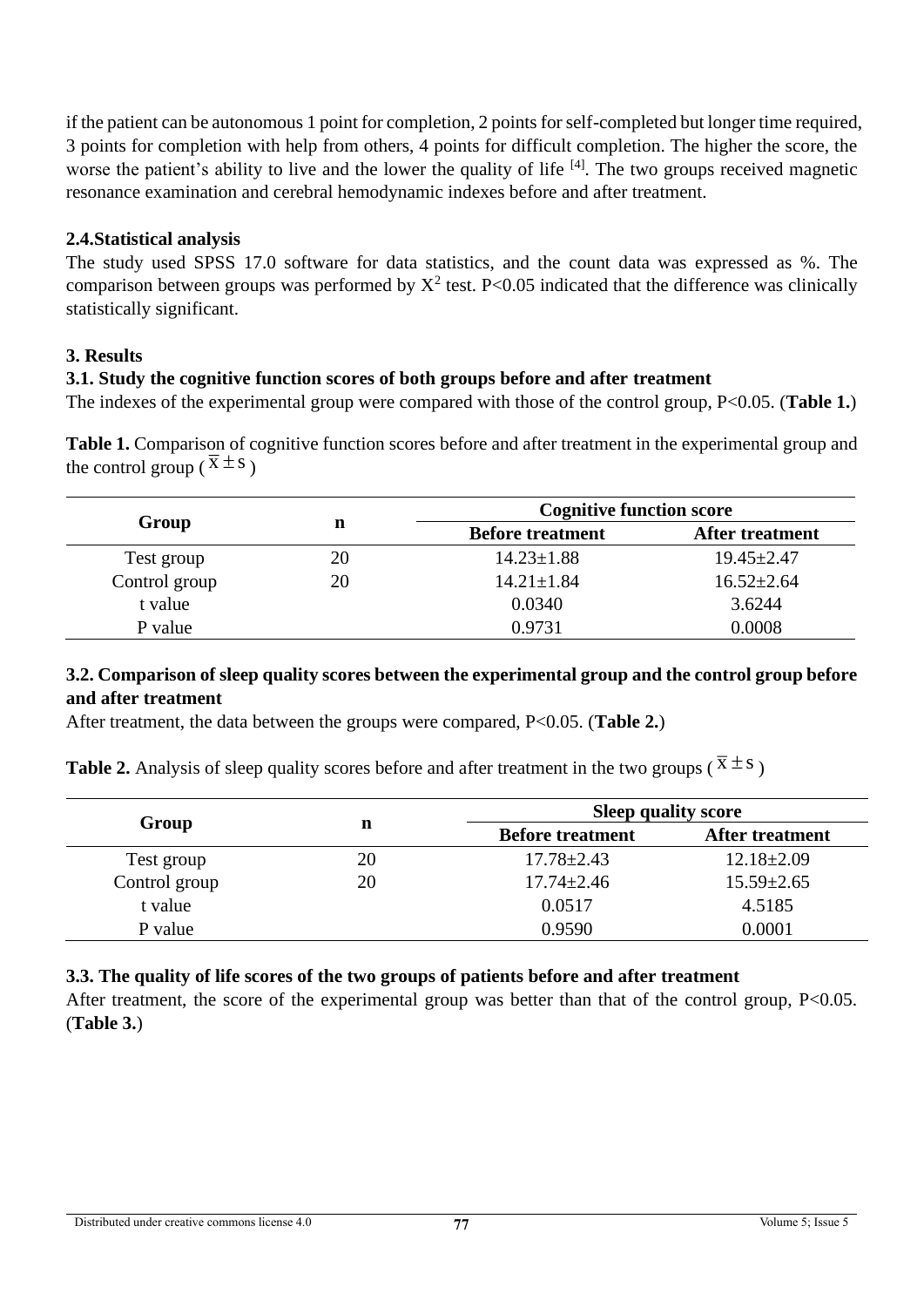|               |    | Life quality score      |                        |  |
|---------------|----|-------------------------|------------------------|--|
| Group         |    | <b>Before treatment</b> | <b>After treatment</b> |  |
| Test group    | 20 | $46.35 \pm 3.32$        | $33.29 \pm 4.08$       |  |
| Control group | 20 | $46.32 \pm 3.36$        | $40.04 \pm 4.25$       |  |
| t value       |    | 0.0284                  | 5.1239                 |  |
| P value       |    | 0.9775                  | 0.0000                 |  |

**Table 3.** The quality of life score analysis of the experimental group and the control group before and after treatment ( $\overline{x} \pm s$ )

#### **3.4. Comparison of cerebral hemodynamic indexes before and after treatment in the experimental group and the control group**

After treatment, the indicators between the groups were compared, P<0.05. (**Table 4.**)

**Table 4.** Comparison of cerebral hemodynamic indexes before and after treatment in the two groups of patients ( $\overline{x} \pm s$ )

|               |    | Left cerebral blood flow |                  | <b>Right cerebral blood flow</b> |                  |
|---------------|----|--------------------------|------------------|----------------------------------|------------------|
| Group         | n  | <b>Before</b>            | After            | <b>Before</b>                    | After            |
|               |    | treatment                | treatment        | treatment                        | treatment        |
| Test group    | 20 | $45.21 \pm 2.13$         | $65.76 \pm 3.32$ | $45.77 \pm 2.22$                 | $64.32 \pm 3.25$ |
| Control group | 20 | $45.24 \pm 2.11$         | $53.01 \pm 3.44$ | $45.73 \pm 2.25$                 | $52.41 \pm 3.34$ |
| t value       |    | 0.0447                   | 11.9268          | 0.0566                           | 11.4292          |
| P value       |    | 0.9645                   | 0.0000           | 0.9552                           | 0.0000           |

#### **4. Discussion**

In traditional medicine of the motherland, vascular dementia is subordinate to "stroke dementia." The cause of this disease is the inadequacy of the marrow sea and the deprivation of the brain. Therefore, many doctors point out that it is caused by renal dysfunction and insufficient kidney essence. Cerebral dystrophy is the key to the pathogenesis of dementia [5]. The clinical treatment of vascular dementia is mainly to alleviate its clinical manifestations and slow down the development of the disease. Usually combined with the patient's condition and the doctor's clinical experience, medication is given, mainly donepezil hydrochloride and oxiracetam. The oxiracetam selected in the study can activate creatine kinase, and the receptors that act on aspartate will also increase significantly, and the affinity for uptake of choline will also increase, which is more conducive to choline metabolism and makes the brain The effect on glucose and oxygen is improved, so that the patient's memory impairment is improved. In addition, Oxiracetam can effectively activate, protect and repair nerve cells, improve the patient's memory, and realize the improvement of thinking and learning ability. But it is worth noting that although drug treatment can effectively alleviate the patient's condition, the long-term effect is not ideal.

In the study, patients in the experimental group were treated with conventional drugs + acupuncture + repetitive transcranial magnetic stimulation. Compared with the control group, all indexes were P<0.05. This shows that patients with mild vascular dementia are treated with drugs, acupuncture and transcranial magnetic stimulation, and their cognitive function, sleep state and quality of life are significantly improved. In other words, acupuncture and transcranial magnetic stimulation are effective in treating patients with mild vascular dementia <sup>[6]</sup>. The reason is that patients choose the head acupoints as the main acupoints in acupuncture treatment, which can achieve the therapeutic purpose of removing blood stasis and dredging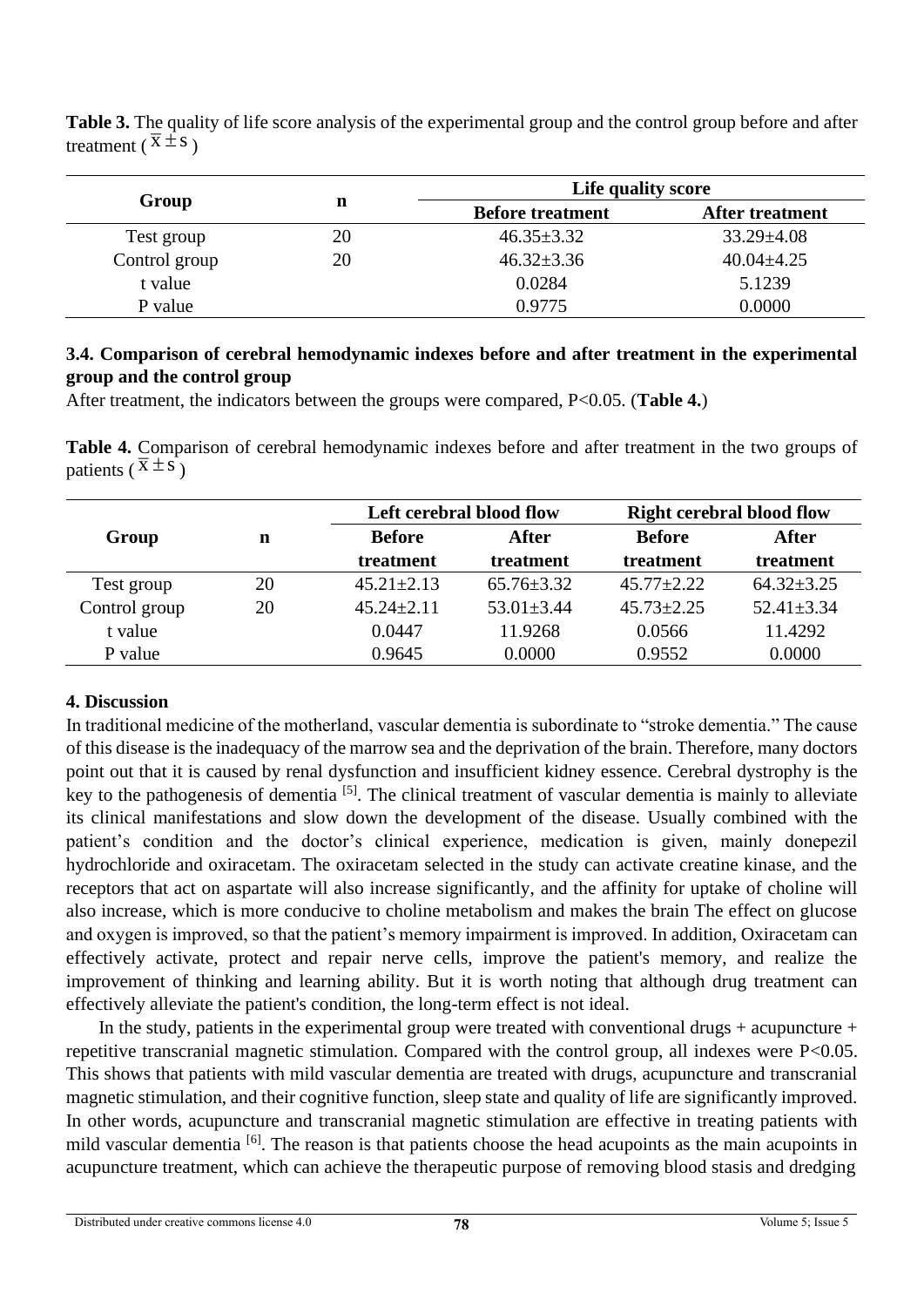collaterals. The main point of Baihui point is treated by aconite cake pressing moxibustion, and Dazhui point and Shenting point are treated with moxibustion with moxibustion, which can achieve the effect of removing blood stasis, dredging collaterals and filling marrow. In addition, transcranial magnetic stimulation is a non-invasive and safe cortex stimulation. It is mainly divided into low frequency and high frequency. It is repeatedly applied to the cortex after short and strong magnetic field pulses, and the magnetic field formed by the coil can penetrate the patient's scalp and the skull makes the current appear in the cortex, changes the excitability of the local cortex of the brain, realizes the effective transformation of sebum metabolism, improves the plasticity of the patient's brain tissue, and accelerates the speed of its functional recovery [7]. At the same time, transcranial magnetic stimulation treatment can improve the patient's cerebral blood flow, regulate its neural circuits and neurotransmitters, and adjust the ion balance and anti-apoptotic effects. Especially in the treatment of patients with vascular dementia, it can reshape the overall neural network, regulate the effects of acetylcholine and neuropeptide transmitters, and improve the mental state, cognitive impairment and sleep quality of the patients. Improve their quality of life <sup>[8]</sup>.

In general, using conventional drugs as the basis of treatment, combined with acupuncture and repetitive transcranial magnetic stimulation to treat patients with mild vascular dementia can not only improve their cognitive function, but also benefit their sleep quality and quality of life. Thus, the patient's clinical symptoms can be improved, so it has a higher clinical application value.

#### **Disclosure statement**

The author declares no conflict of interest.

#### **References**

- [1] Wu X, Hu X, Chen W, et al., 2020, Evaluation of Clinical Efficacy of Acupuncture and Moxibustion Combined with Repeated Transcranial Magnetic Stimulation on Cognitive Function and Sleep Disorders in Patients with Mild Vascular Dementia. Modern Chinese Medicine Application, 14(10) :185-187.
- [2] Pan H, Mo C, Hu X, 2018, The Effect of Acupuncture and Moxibustion Combined with Transcranial Magnetic Stimulation on Cognitive Function and Quality of Life in Patients with Mild Vascular Dementia. Shenzhen Journal of Integrated Traditional Chinese and Western Medicine, 28(6): 30 - 31.
- [3] Qin Y, et al, 2020, Screening Study on The Advantages of Acupuncture and Moxibustion in the Treatment of Vascular Dementia in the Past 10 Years. Chinese Journal of Traditional Chinese Medicine, 35(8): 4109-4112.
- [4] Yi X, Duan F, 2020, The Clinical Effect of Acupuncture and Moxibustion Combined with Tongbi Yinao Decoction in the Treatment of Vascular Dementia After Cerebral Infarction. Special Health, (14): 57.
- [5] Yan B, Shi T, 2020, Analysis of Clinical Efficacy of Acupuncture and Moxibustion Combined with Tongbi Yinao Decoction in the Treatment of Vascular Dementia After Cerebral Infarction. China Health Care and Nutrition, 30(30): 363.
- [6] Ping Z, et al., 2020, The effect of Acupuncture and Moxibustion Combined with Donepezil and Memantine on Behavioral Ability and Cognitive Function in Patients with Severe Alzheimer's. Advances in Modern Biomedicine, 20(5): 889-892.
- [7] Qin S, 2020, The Clinical Efficacy of Acupuncture and Moxibustion Combined with Tongbi Yinao Decoction in the Treatment of Vascular Dementia After Cerebral Infarction. Medical Aesthetics and Cosmetology, 29(1): 83.